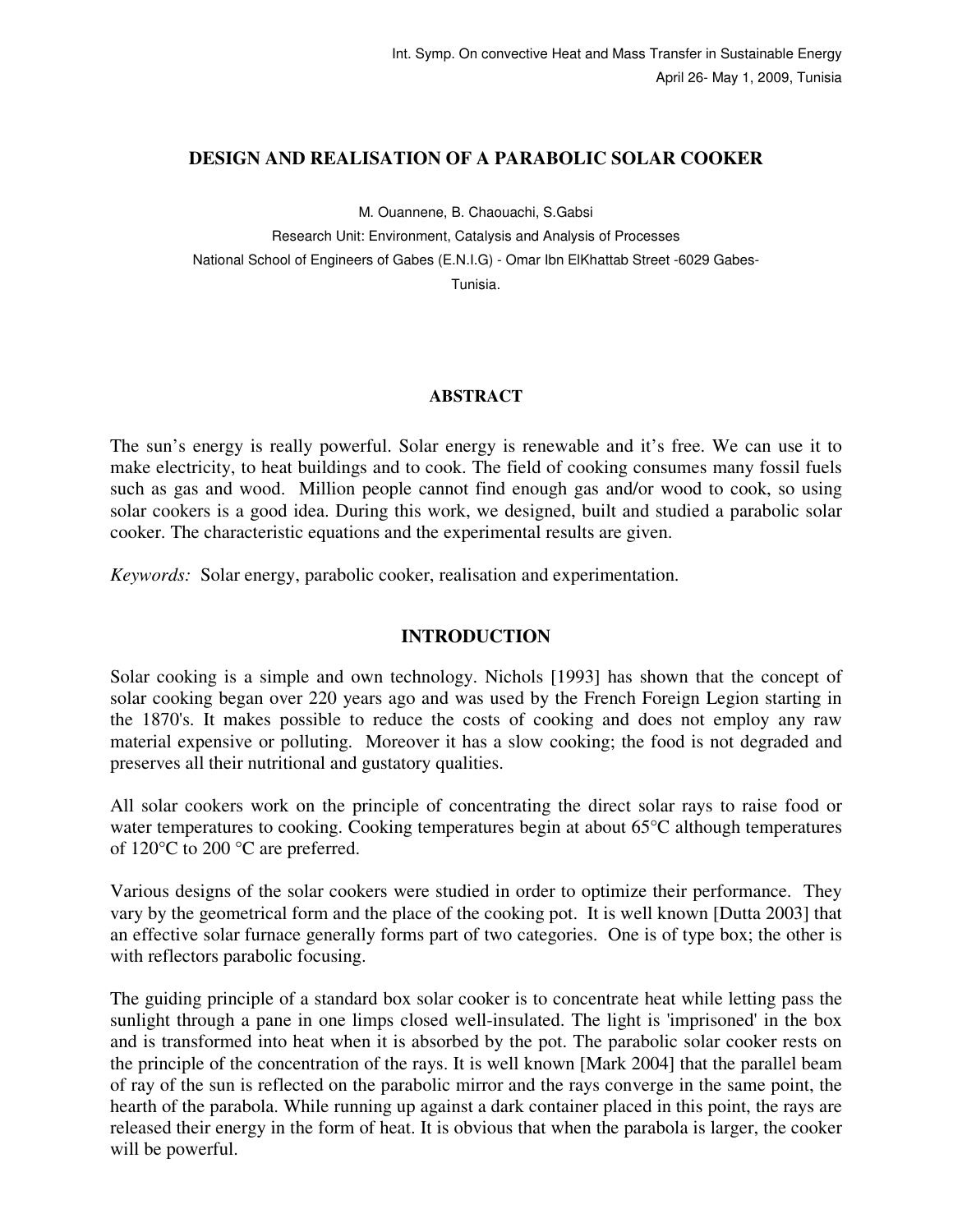# **HEAT TRANSFER MECHANISMS**

Nichols [1993] shown that solar heat is transferred into the food by three mechanisms. First, by direct solar rays, that is sunlight striking the food directly. This is somewhat like a broiler. Second, by convection, that is by the hot air surrounding the food inside the chamber. Third by conduction, heat is transferred from the tray, which the food rests on, to the aliment. If the tray is a heavy metal conductor such as steel or aluminium the sun's rays will heat the tray and conduct the heat under the food like a stove. All these three mechanisms combine to make the food cooking process very efficient.

| <b>Nomenclature</b>                                                                                          |                                                                                                                                                                                                                                                                                                                        | Pa<br>Pu                                            | absorptive radiation power, W<br>Useful power, W                                                                                                                                                                                                        |
|--------------------------------------------------------------------------------------------------------------|------------------------------------------------------------------------------------------------------------------------------------------------------------------------------------------------------------------------------------------------------------------------------------------------------------------------|-----------------------------------------------------|---------------------------------------------------------------------------------------------------------------------------------------------------------------------------------------------------------------------------------------------------------|
| $A_{pot}$<br>$A_{par}$<br>$\mathbf C$<br>$\mathop C_{\mathrm{g}}\limits^{\mathrm{C}}$<br>$C_{pot}$<br>d<br>E | Area of the cooking pot, $m2$<br>Aperture area of the parabolic<br>concentrator cooker, $m2$<br>Geometrical concentration<br>Ideal concentration<br>Specific heat of water, J/kg K<br>Specific heat of the matter of the<br>pot of cooking, J/kg K<br>the concentrator diameter, m<br>Illumination on the level of The | Pe<br>$\mathbf{R}$<br>r<br>Twi<br>Twf<br>Ta         | Thermal losses power, W<br>Radius of the parabola, m<br>Exergy<br>Initial temperature of water, °C<br>Final temperature of water, °C<br>Ambient temperature, °C<br>$\Delta T_{\infty-95}$ temperature difference between the<br>ambient and the boiling |
| f                                                                                                            | Concentrator, $w/m^2$<br>Focal distance, m                                                                                                                                                                                                                                                                             | $\eta_{\scriptscriptstyle 0}$                       | temperature, K<br>Optical effectiveness                                                                                                                                                                                                                 |
| F'UL<br>$\mathbf h$<br>$h_{\mathrm{fg}}$<br>Ib<br>$M_{w}$<br>$M_{pot}$                                       | Factor of losses thermal<br>Depth of the parabola, m<br>Latent heat of vaporization, J/Kg<br>Direct radiation intensity, $W/m^2$<br>Mass of water, kg<br>Mass of empty pot with lid, Kg                                                                                                                                | $\rho$                                              | the parabola coefficient of reflexion                                                                                                                                                                                                                   |
|                                                                                                              |                                                                                                                                                                                                                                                                                                                        | γ                                                   | the absorber coefficient of<br>interception                                                                                                                                                                                                             |
| $\dot{m}_{ev}$                                                                                               | Mass of evaporated water per unit<br>of time, Kg/s                                                                                                                                                                                                                                                                     | $\tau$<br>$\tau_0$<br>$\phi_{\scriptscriptstyle 0}$ | cooking pot Transmittivity<br>cooling time constant<br>The opening half angle of the<br>parabola, degree                                                                                                                                                |

# **DESIGN OF THE PARABOLIC SOLAR COOKER**

For better accumulating heat without letting pass the fresh air, we must choose the depth of the parabola. Our parabolic solar cooker is composed of a parabola whose diameter is 180 cm and its depth 26 cm, glazes by rectangular reflective stainless material with a thickness of 1 mm. Figure 1 shows our solar cooker.

The choice of the pot is of primary importance. It must be the darkest possible ideally black. For a good effectiveness, the material of the pot must be a good conductive of heat. In our case we chosen a pot painted in black with a capacity of 2 liters.

We built a support in the form of a circular grid with a diameter of 30 cm attached at the ends of the parabola by two stems. During our tests, the parabola should follow the sun, the time advance of the parabola, as shown by Afifa and Besma [2008], is each 20 min.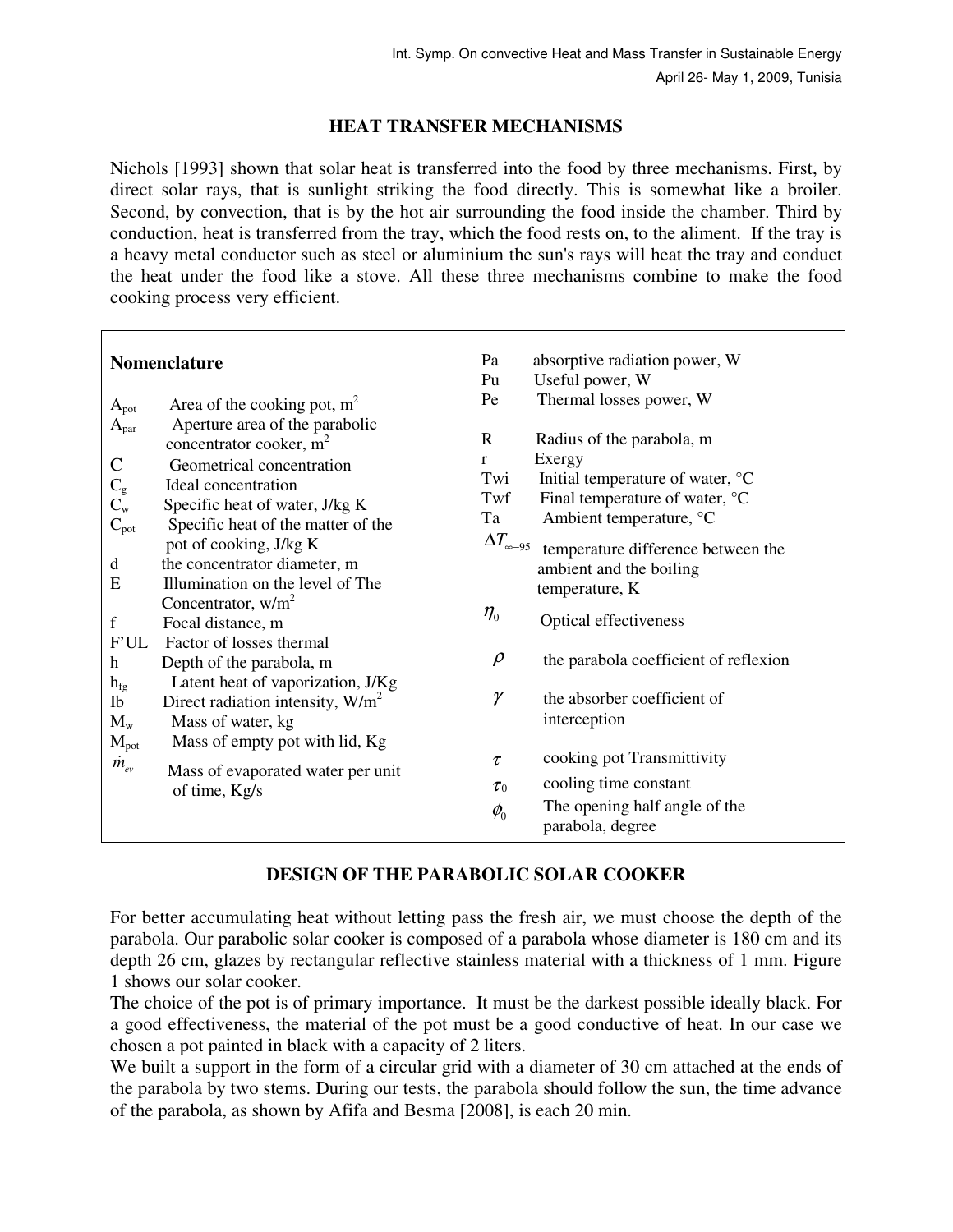

Fig. 1. Photograph of the experimental solar cooker

# **MODELING**

To accomplish our simulation we used these different equations:

- The equation giving the focal distance (f) is given by Kalbande [2006]:

$$
f = \frac{h^2}{4 \cdot kR}
$$

- The parabola surface is:

$$
A = \frac{8 \pi \pi^* f^2}{3} \left[ \left( \left( \frac{d}{4 \pi f} \right)^2 + 1 \right)^{3/2} - 1 \right]
$$

- The half aperture of the parabola is:

$$
\tan \phi = \frac{1}{\frac{d}{8h} - \frac{2h}{d}}
$$

- The heat balance of the solar concentrator with permanent rate is given by Zerelli [2004]:

$$
P_a = P_u + P_e
$$

- The radiation absorptive power can be calculated by:

$$
P_a = E \ C_g \ A \ \rho \ \gamma \ \tau \ \alpha
$$

- The coefficient of interception is given by the following equation:

$$
\gamma = 1 - \exp\left[-820\left(0, 7\frac{r}{f}\right)^2 \left(1 + \cos(\phi_0)\right)\right]
$$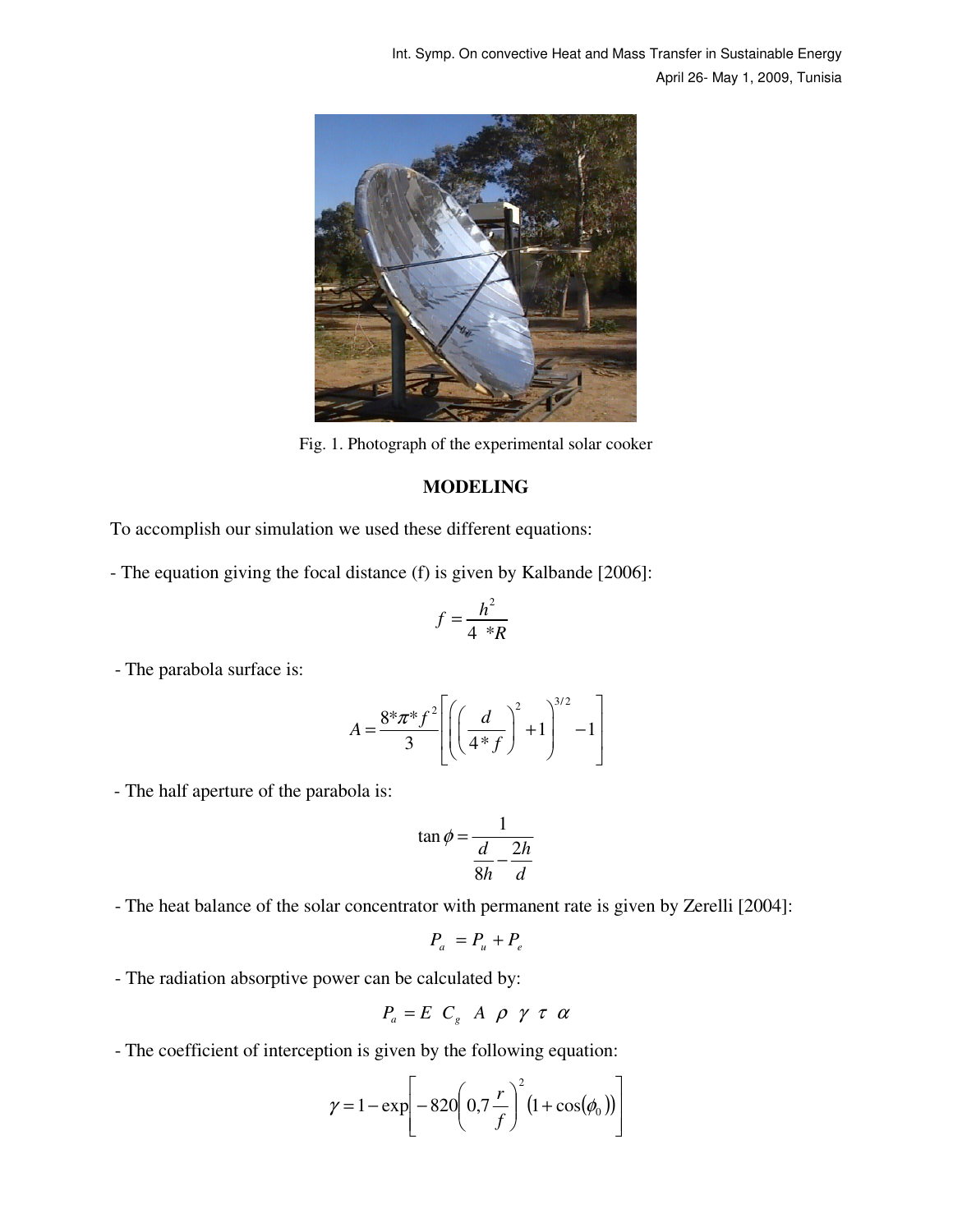- The power of heating is given as follow:

$$
\dot{Q}_{heat} = \frac{M_w C_w \Delta T_{\infty - 95}}{\Delta t}
$$

To compare the various cookers in various countries and under various climates, Funk [2000] has shown that the power of radiation is standardize to 700  $w/m<sup>2</sup>$ . The standard power is expressed then by:

$$
Ps = \frac{(MwCw)(Twf - Twi) * 700}{600} * \frac{700}{Ib}
$$

"600" represents the time interval of measurement in second.

- The power of evaporation is given by Zerelli [2004]:

$$
\dot{Q}_{ev} = \dot{m}_{ev} * h_{fg}
$$

- The thermal losses factor is given by the Centre of energy studies [2006]:

$$
F \cup L = \frac{(M \ C)_{W}^{T}}{A P \circ t \tau_{0}}
$$

$$
(\text{MC})^{\prime}{}_{\text{w}} = M_{\text{pot}}. C_{\text{pot}} + M_{\text{w}}. C_{\text{w}}
$$

- The optical effectiveness factor is given by the Centre of energy studies [2006] and Kumar [1995]:

$$
F\eta_0 = \frac{\left(FU_L\right) A_{pot}}{A_{parabolic}} \left[ \left(\frac{T_{wf} - T_a}{I_b}\right) - \left(\frac{T_{wi} - T_a}{I_b}\right) e^{-\frac{T}{\gamma}} \tau_0 \right]
$$

$$
1 - e^{-\frac{T}{\gamma}} \tau_0
$$

- The output of the cooker is given by Schwarzer [2007] and Kundapur [2006]:

$$
\eta = \frac{\left(M_w * C_w + M_{pot} * C_{pot}\right)\left(T_w f - T_w i\right)}{A_{parabolic} * \int_0^t I_b dt} * 100
$$

- The standard boiling time (in minutes) of the given cooker, which is characterized by F'UL and F' ηo, may be calculated using the following expression for the typical conditions of solar irradiance and ambient air temperature for a location: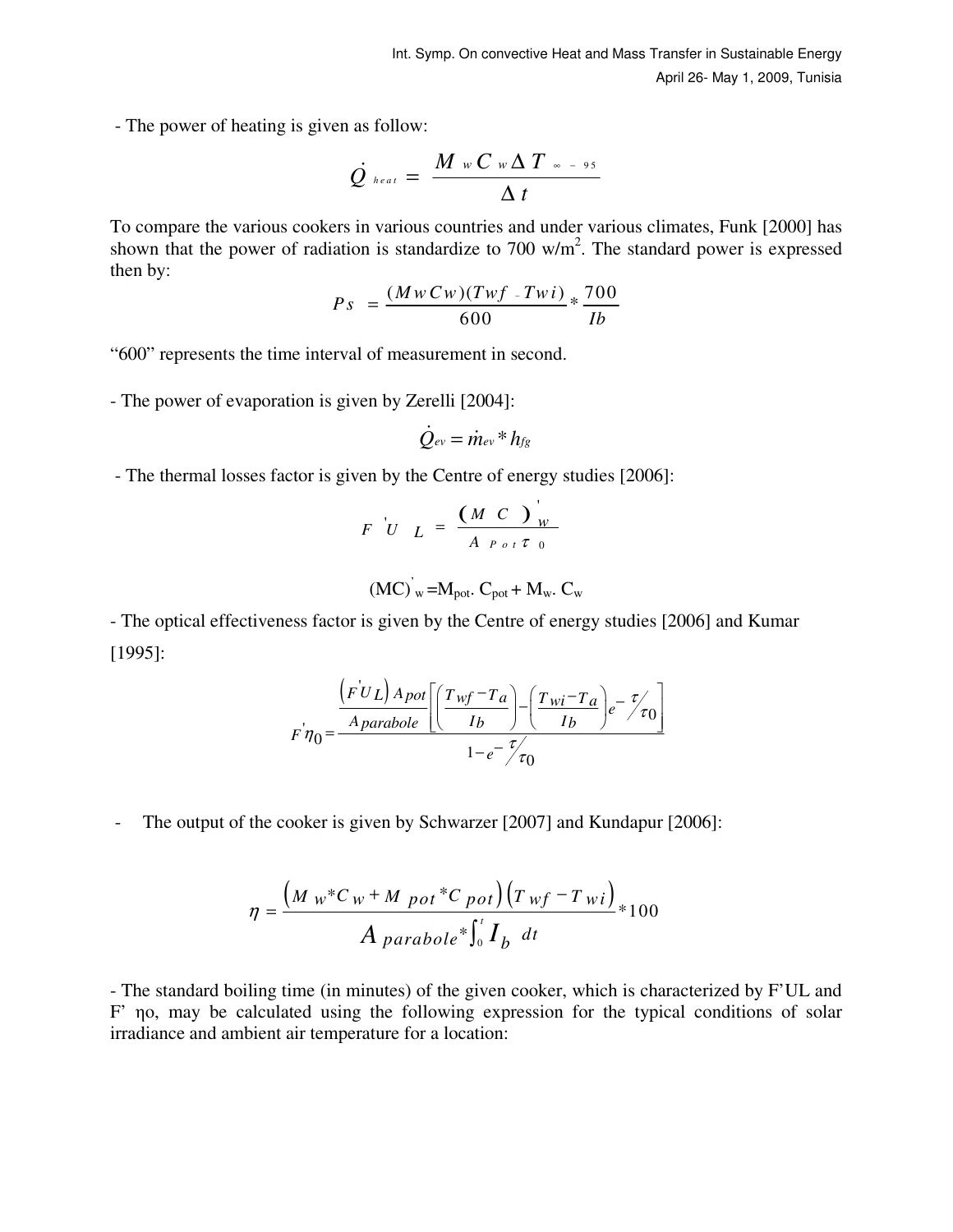$$
t_{boiling} = \tau_0 * \ln \left[ \frac{1}{1 - \left( \frac{F^{'}U_L}{F^{'}} \right) * \left( \frac{A_{pot}}{A_{parabolic}} \right) * \left( \frac{100 - T_a}{I_b} \right) \right]}
$$

### **TESTS PROCEDURES**

 It is presented by the American Society of Agricultural Engineers (ASAE S580) [2006]. It highlights the following experimental procedures:

#### **Procedure for heating test**

 Heating test is conducted to determine optical efficiency factor (F'ηo) of the parabolic concentrator solar cooker. For this test, the cooking pot with a predefined amount of the water (as the cooking load) is mounted at the focus of the parabola.

The solar cooker is exposed to unobstructed solar radiation and is adjusted in a manner that the bright spot of the concentrated solar radiation falls on the centre of the bottom of the cooking pot. The following measurements shall be made at an interval of at least 5 minutes and recorded:

a) Intensity of direct solar radiation on the aperture plane of the parabolic concentrator (Ib)

b) Diffuse solar radiation on horizontal surface

c) Water temperature in the cooking pot (Tw)

d) Ambient air temperature (Ta)

e) Wind speed at the level of aperture of the parabola (V)

f) Temperature of water in the cooking pot shall be monitored continuously till the water temperature reaches 95°C. Tracking shall be done to keep the bright spot onto the centre of the bottom of cooking pot.

#### **Procedure for cooling test**

 As soon as the water temperature reaches 95°C during heating test, the concentrator shall be shaded by an adequately sized umbrella (with dark color, preferably black) so as to ensure total blockage of solar radiation. It shall be ensured that the shading arrangement causes least interference in the heat loss process from the cooking pot.

Measurement and continuous recording of parameters (c) - (d) shall be done at every two minutes interval for the first half an hour and later at five minutes interval until the water temperature reaches a value close to the ambient air temperature.

### **RESULTS**

### **Cooling test**

 For each set of the data points, the value of [ln(Tw-Ta)] shall be calculated, and a plot with this value on Y-axis and time on X-axis shall be drawn, as shown in the adjoining figure. Different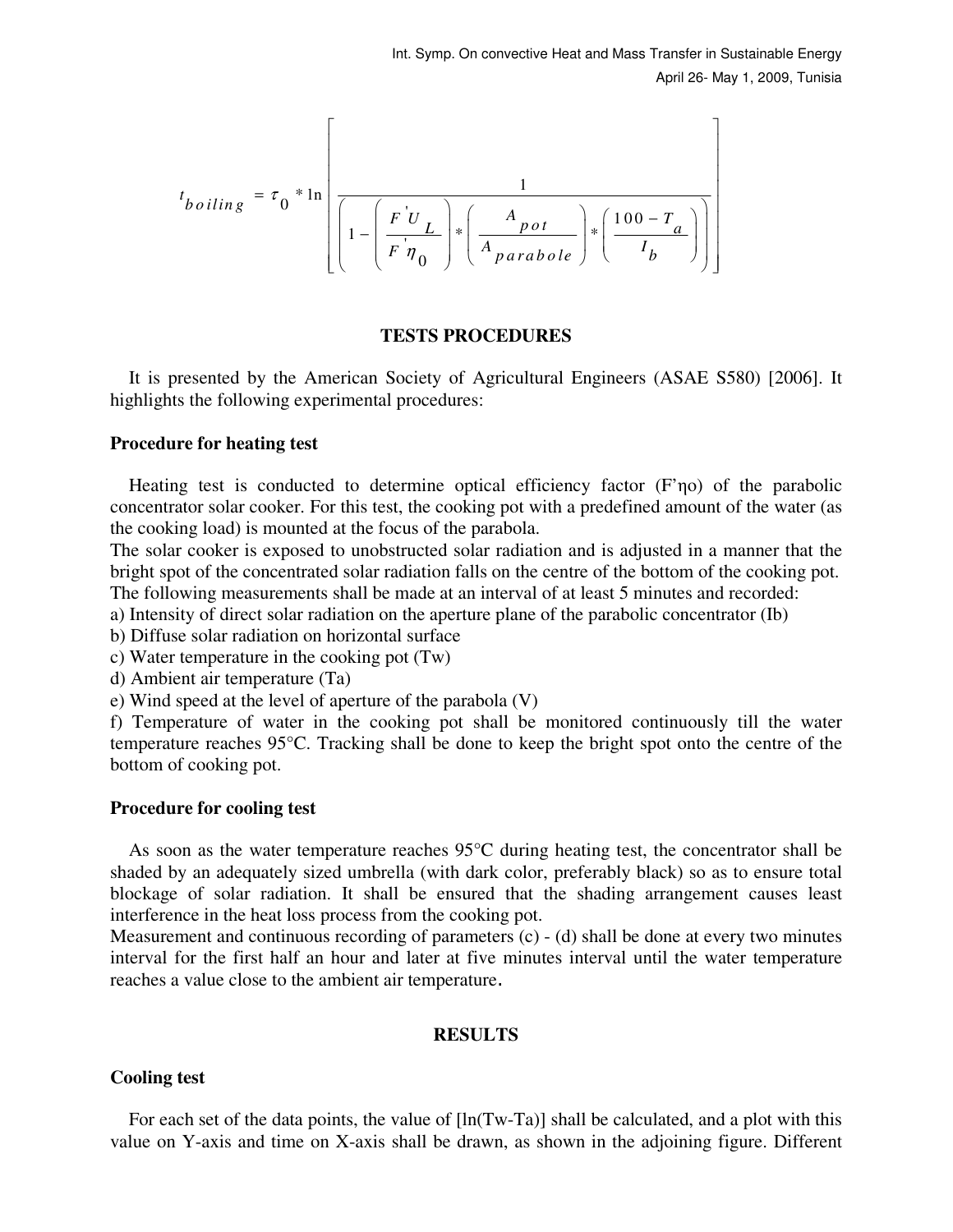points of the plot shall be fitted to a least square linear regression equation. The slope of the line equals to  $(-1/\tau 0)$ . In figure 2 we draw a comparison of cooling curve of our unit with SK14.



Fig. 2. Comparison of cooling curve of our unit with SK14

 The two lines present the same paces, but they haven't the same slope. The various parameters which cause the difference between our experimental results and the SK14 results are the difference between the characteristics of the tow units (dimensions, climatic conditions…). These two curves will be used to determine the thermal losses factor and the optics effectiveness.

#### **Heating test**

 The optical efficiency factor (F'ηo) of the parabolic concentrator cooker shall be calculated for each 10-minute interval of the test using Eq. (11). For the first test interval, initial value of the water temperature shall be used for Twi, and the value of water temperature at the end of 10 minute interval for Twf. Subsequently, the value of Twf for the first interval shall be used as Twi for the second interval. This process shall be continued for subsequent test-intervals. A graph showing the time variation of F'ηo according to time is shown in figure 3.



Fig.3. Variation of optical effectiveness factor according to time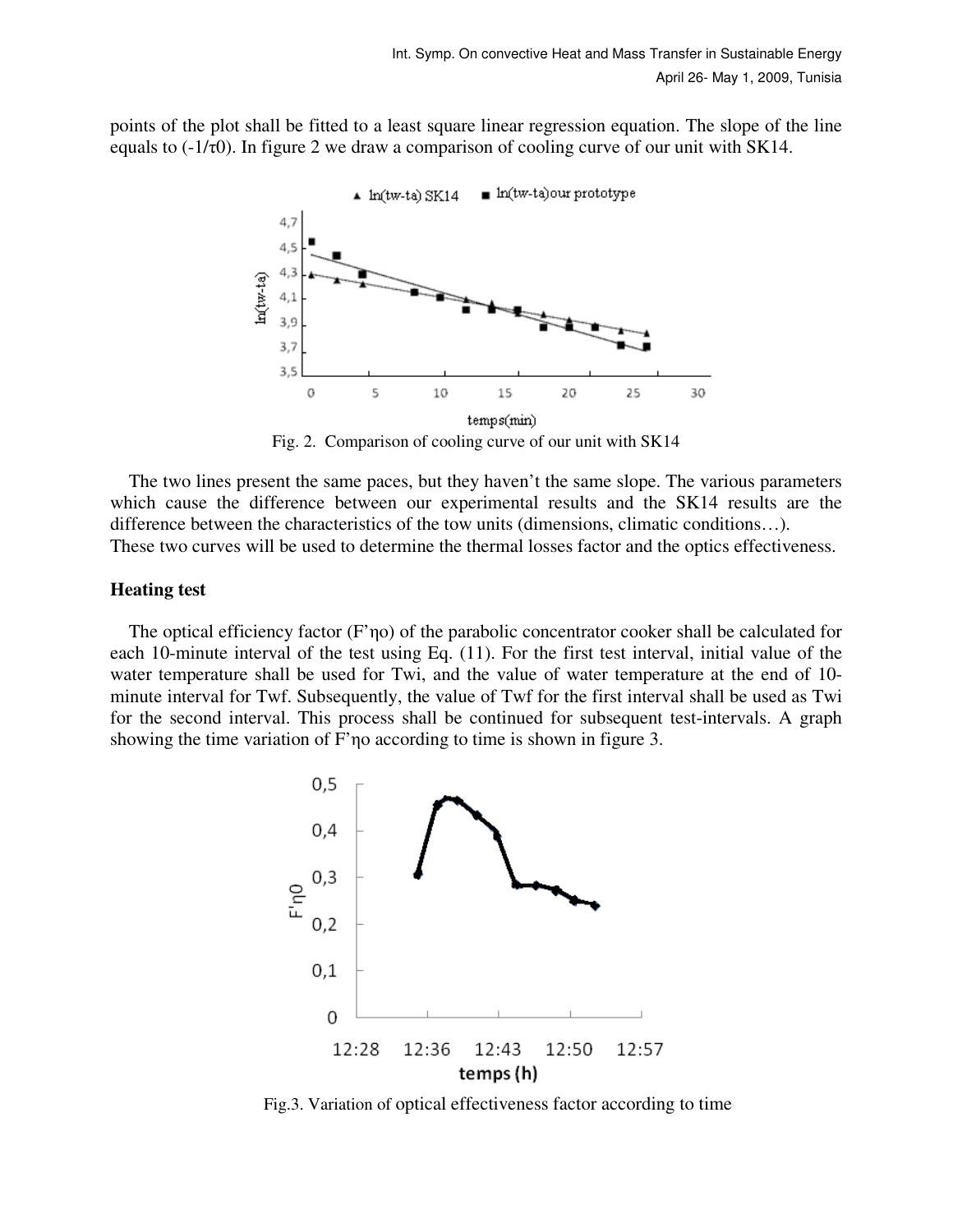The curve takes a no stable form. The optical effectiveness factor increases, reaches a maximum and after that decreases. This is can be explained by the fact that this factor have a variation with the time similar to the solar flux.

# **Heating and Cooling Tests Conditions**

Tests conditions for our unit are: Solar radiation  $500$ <Ib <1000 W/m<sup>2</sup> Ambient temperature is between 20 and 35° C Wind speed less than 1 m/s

Tests conditions for SK14 unit are: Solar radiation  $> 600$  W/m<sup>2</sup> Ambient temperature is between 20 and 40°C Wind speed Less than 0.5 m/s

# **Standard Boiling Time and Cooker Characteristic Curve**

In order to have a characteristic curve of boiling time, we draw it according to  $\frac{100 - Ta}{a}$ *Ib*  $\frac{-Ta}{-}$ .as shown in figure 4.



Fig.4. Heating curve of water

The characteristic curve of heating represents an increasing pace. At the maximum solar flux, the time of boiling is 10 min, and when the solar flux decreases this time increases gradually.

# **Cooking tests**

It was found that the warming-up time of water of  $40^{\circ}$ C until  $80^{\circ}$ C is 12 min. The maximum temperature by using oil is 130°C. The temperature without sunning goes down from 100°C until 80°C during 45 min, and if the lid is removed, the same fall is reached during 8 min. In the following test, we tried to boil two liters of water successively from 9h: 45. This test is carried out at 10-05-08. These results are represented in fig. 5. For each time and when the quantity of water reaches the boiling point, then we take a new quantity and we make it boil.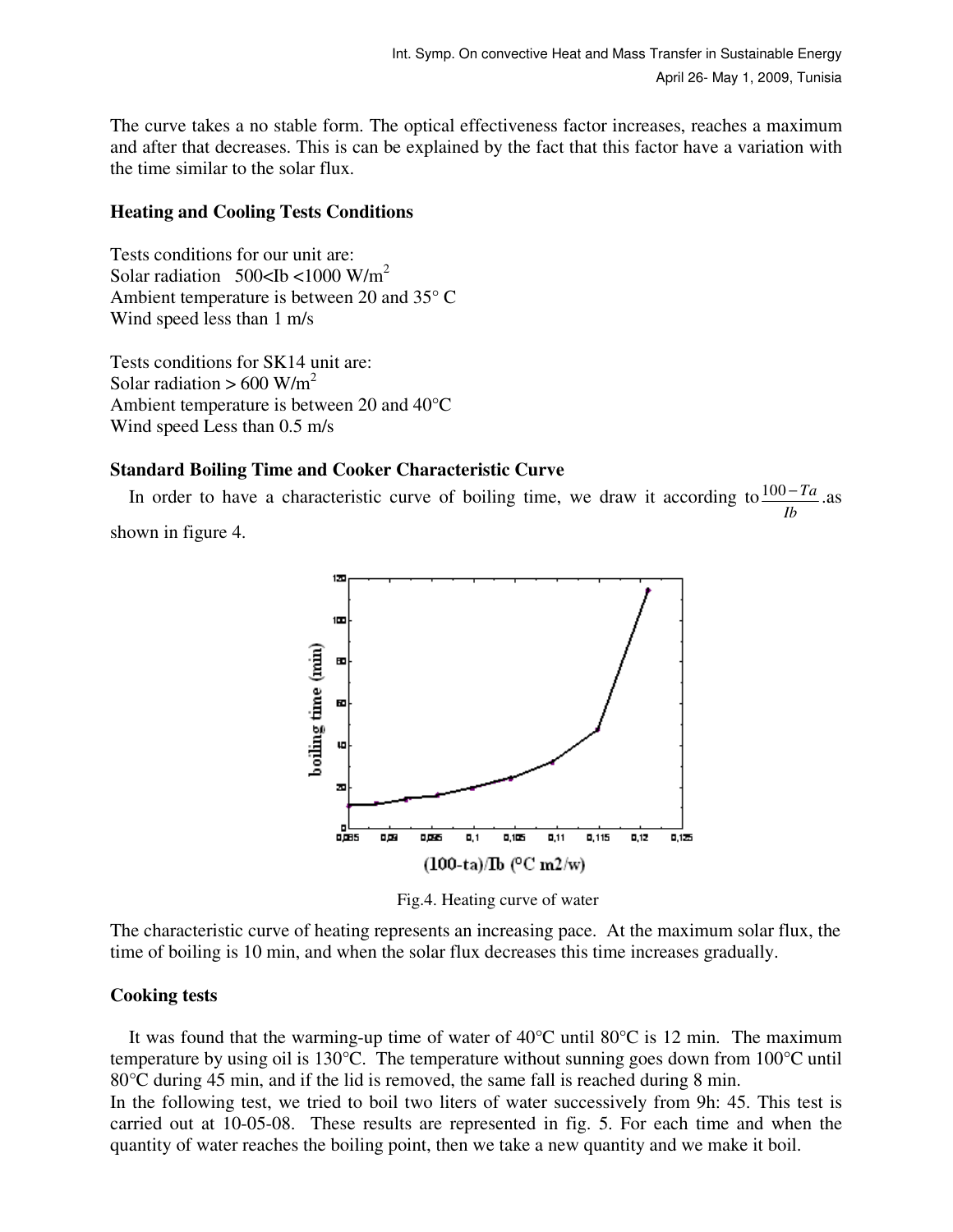

Fig.5. Variation of the time of boiling of two liters water according to time

Two liters of water take almost an hour to boil with the first tests between 9:45 and 10:45h. This time decreases about midday with the increase of the direct solar flux; this is proven by the peaks which become increasingly acute. This test of water heating can inform us finally over the most favorable period of cooking. For a quantity of water which borders the standard capacity of the cooker (according to standard ASAE S580 JAN03), the necessary period of heating to reach boiling is on average one hour and half according to climatic conditions.

To validate our cooker, we tried to cook some food. The following table summarizes the tests of cooking carried out.

| <b>Prepared meal</b> | ingredients                                                                             | Time of cooking  | Solar flow $(W/m^2)$ |
|----------------------|-----------------------------------------------------------------------------------------|------------------|----------------------|
| Soup with meat       | 1.51 water $+300g$ meat                                                                 | 1h 10min         | 750                  |
|                      | $+500$ g passels                                                                        |                  |                      |
| Cake                 | $egg + 100ml$ oil + $100g$<br>sugar + $300g$ flour +<br>100ml milk + vanilla +<br>yeast | $40 \text{ min}$ | 600                  |
| Tee                  | $200ml water+10g$ tee                                                                   | 8 min            | 700                  |
|                      | $+$ sugar                                                                               |                  |                      |

Table 1 Cooking tests

# **CONCLUSION**

 A parabolic solar cooker has been designed, built and tested. The experimental results showed that the favorable conditions of cooking are:

- The best hour of cooking is between 13h:  $30 14$ h: 30.
- The cooker is more effective if the solar tracking is correctly.

 Test procedures for heating and cooling are used. They shall be conducted to evaluate characteristic performance parameters of the parabolic solar cooker under testing. These parameters are:

- Heat Loss Factor (F'UL)
- Optical Efficiency Factor (F'ηo)